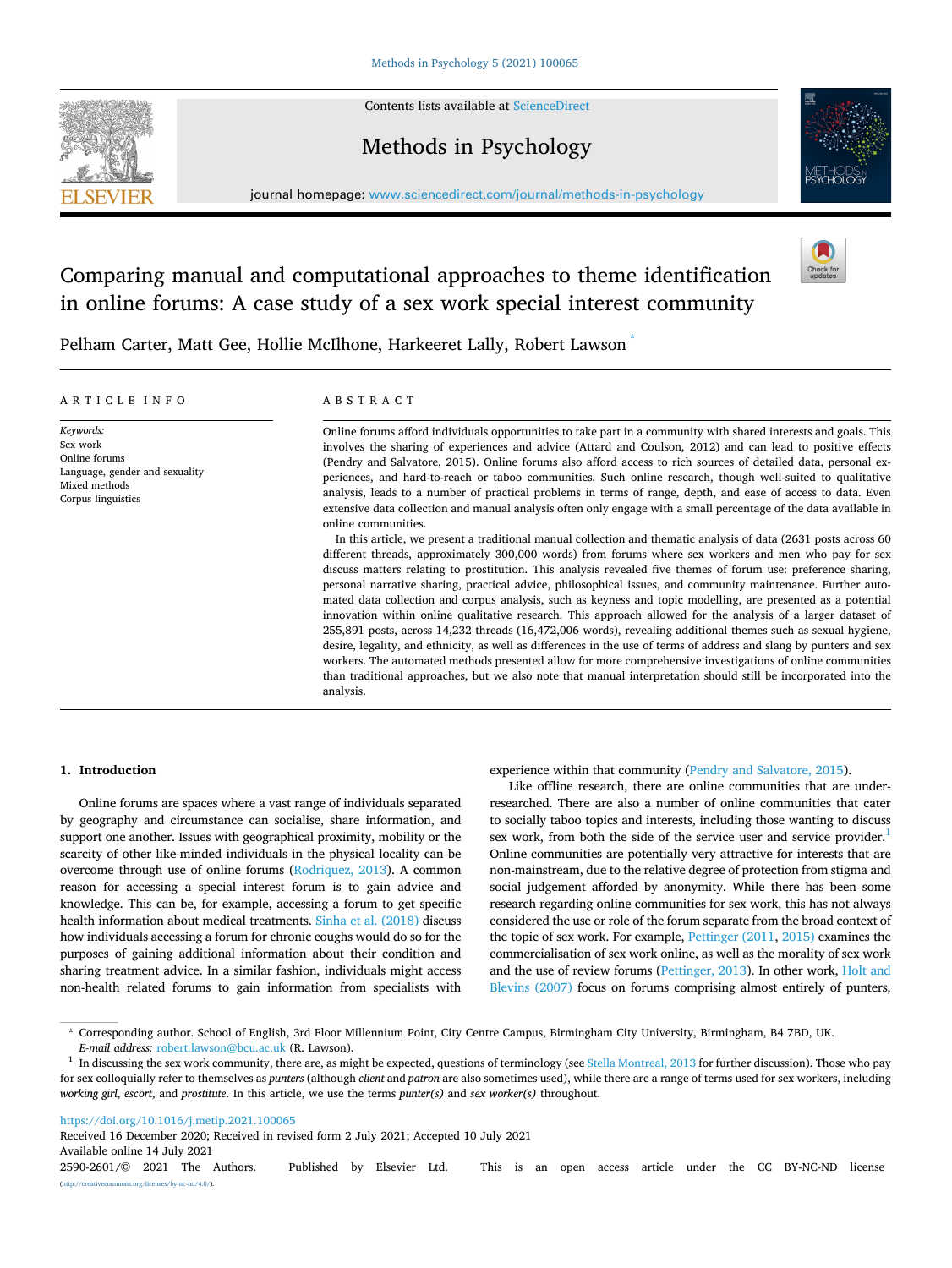while [Castle and Lee \(2008\)](#page-8-0) concentrate on a number of online sites used by sex workers to advertise their services. Qualitative research in the area of online sex work forums could provide more detail about the experiences of both punters and sex workers, groups that are traditionally hard to access due to the stigmatised nature of paying for sex.

While qualitative research into online communities has great potential, there are a number of practical considerations that limit access and analysis [\(Carter and Kondor, 2020](#page-8-0)). For example, most online forums comprise of several million words worth of user-generated data, but while this far outstrips the volume of data provided in traditional face-to-face interviews or focus group approaches, the intensive nature of collecting, cleaning, and analysing such data typically means that forums are not often considered in their entirety. The criteria around what is selected to form part of the sample also has the potential to be contentious and open to selection bias. When the data already exists, clear justification for some data being selected over the rest is needed. Finally, timeframes or collection windows are frequently used to create the sample, but these are often arbitrary in nature and will exclude the majority of shared experiences and data that falls outside of this window.

However, with the application of methods from other fields not traditionally used in online qualitative research, greater coverage can be achieved. We can also mitigate issues surrounding the selection of the data. For example, corpus linguistics is an approach that analyses large bodies of text (a 'corpus', plural 'corpora') using computerised methods to reveal information about the frequency and use of terms [\(McEnery and](#page-9-0)  [Hardie, 2011\)](#page-9-0). The datasets can be extremely large and their analysis can demonstrate differences in style, word usage, phrasing, and topic. This approach has been used to investigate a range of social issues such as political discourse [\(Orpin, 2005\)](#page-9-0), sexuality ([Baker, 2018\)](#page-8-0), and the use and representation of the word *Muslim* in newspapers ([Baker et al., 2012](#page-8-0)).

Methods developed in computer science can be used to scrape large quantities of data from online forums in a fraction of the time taken by manual methods, while the application of topic modelling can provide a starting point for further qualitative analysis that is derived from webscale datasets. Additional coding of this mass-collected data can also allow for corpus-assisted discourse or thematic analysis. The analysis still retains the core qualitative strengths and applications and keeps the context of participant's experiences and language use intact ([Carter and](#page-8-0)  [Kondor, 2020](#page-8-0)).

In this article, we set out a discussion of how methods drawn from these two disciplines can augment a qualitatively-driven analysis of textual data. In doing so, we argue that the application of these methods affords a number of benefits for researchers working at the intersection of psychology, qualitative methods, and language use, including improved data coverage, depth, and scope.

# **2. Premise**

We present two approaches for comparison. The first is a 'traditional' approach to the data collection, coupled with a thematic analysis of data drawn from a sex work forum where punters talk to each other and sex workers. While this approach utilises a large dataset by thematic analysis standards ( $\sim$ 300,000 words), it still only represented less than 1% of the data available within the forum at the time.

The second approach utilises techniques from computer science and corpus linguistics, including topic modelling, keyword analysis, and concordance lines. Using this approach, we were able to access a much larger data set (16,472,006 words), which represents almost 100% of the data available within the forum at the time of collection. The corpus analysis approaches the data initially from a quantitative perspective before engaging in further qualitative interpretation and interrogation of the results. Taking these approaches together allows us to interrogate the data holistically, providing a more detailed mixed methods analysis.

# **3. Approach 1: traditional manual thematic analysis**

## *3.1. Data retrieval and ethical considerations*

A highly active UK-hosted web forum that allowed discussion between punters and sex workers was selected for analysis. In line with the BPS guidance [\(Kaye et al., 2021](#page-8-0)), the community is not named (see §3.1.2). This community was selected due to its previous inclusion in related research and the high level of activity which generated a rich source of textual data for analysis. 2631 posts across 60 threads were collected from the general discussion board of an online forum for the discussion of sex work (approximately 300,000 words) for a period of one week (July 2015). Considering the active nature of the forum, a data collection window of one week was suggested to ensure the amount of data collected was of a manageable volume. If a thread was active during that one week period (through the addition or editing of a post), it was included in the sample. 619 individual users were identified, with approximately 100 identifiable as sex workers.

The BPS internet-mediated guidelines for research ([Kaye et al., 2021\)](#page-8-0) focus on the protection of privacy and dignity for both communities and individuals, integrity, social responsibility, and minimising harm. Of particular relevance for our research are the issues of consent, privacy, and responsibility in the context of reducing harm to the online community and members. Because the research area is sensitive, appropriate steps have been taken to address ethical concerns around consent, privacy, and harm, as outlined in Section 3.1.1 and 3.1.2 below. In doing so, this present work is consistent with aspects of published research in other online community regarding sensitive topics, such as Parkinson's support forums ([Attard and Coulson, 2012](#page-8-0)), adolescent self-harm forums ([Whitlock et al., 2006](#page-9-0)), and most relevantly, online sex work discussion ([Pettinger, 2011](#page-9-0)).

## *3.1.1. Privacy and consent*

The BPS guidelines suggest that observation of public behaviour should only take place in a public space where there is not a reasonable expectation of privacy. Observation of public spaces would not require active consent to be sought by the researchers if the participants could expect to be observed by strangers. This is a difficult concept to extend to online research and spaces, but in this case the community forum was a fully indexed site on Google, viewable without membership. No sign up was required and no password protected sub-forums existed. While the content might be considered to be of a sensitive nature, it was freely shared in a readily accessible and searchable space. Further to this, the members of the community often took steps to self-anonymise through the use of usernames or self-censorship, indicating some awareness of potential observation.

## *3.1.2. Responsibility and harm reduction*

The BPS guidance is mindful of how traceable information can be online. This can compromise anonymity and confidentiality in research, causing harm to individuals as well as the larger communities of which they are part. This is especially true of research in sensitive areas where there may be limited communities that individuals can join. The 'outing' of both individuals and communities can be harmful. Though users frequently employed nicknames or anonymous usernames, further anonymisation occurred with the use of pseudonyms during the analysis. Any personally identifiable information from the forum posts was removed, as were usernames in case they were used across different platforms. In line with the BPS suggestions ([Kaye et al., 2021,](#page-8-0) p. 19), the community has also not been named.

Though the full quotes and context were used for analysis, in line with both the BPS [\(Kaye et al., 2021](#page-8-0), p. 19) and [Markham \(2012\)](#page-9-0), truncated quotes were used where necessary to reduce identifiable information present. As [Markham \(2012\)](#page-9-0) suggests, fabrication for the purpose of protecting participants can be ethical practice if the original meaning is maintained. Therefore, this truncation can be considered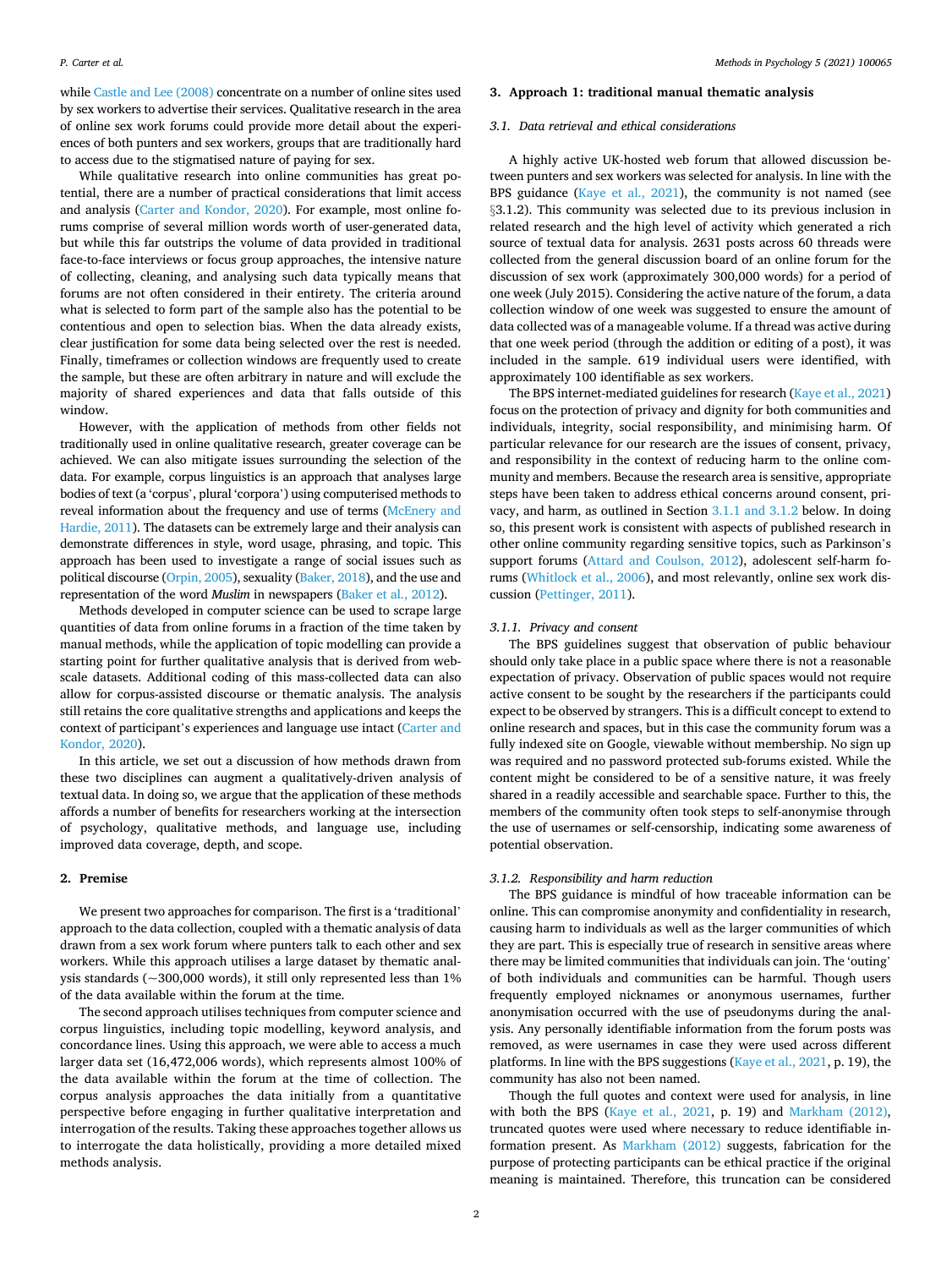ethical practice as, although the presented quotes are not verbatim, such truncated quotes still convey the appropriate original meaning and protect individuals from the community from unwanted scrutiny via reverse quotation searches online. As mentioned above, this is also consistent with the practice of paraphrasing quotations founds in research areas such as self-harm online [\(Whitlock et al., 2006\)](#page-9-0).

## *3.2. Data analysis*

Thematic Analysis was carried out according to the guidelines set out in [Braun and Clarke \(2006\)](#page-8-0) and [Clarke and Braun \(2014\)](#page-8-0). For the thematic analysis, a largely inductive approach was taken to ensure the coding and final themes had a strong foundation in the data. This also allowed for flexibility in the potential final themes due to not being aligned to one particular theoretical stance. Rather than group the data by user, the analysis focused on each discussion thread in turn (as a data item roughly equivalent to a traditional transcript) and considered the themes across the dataset as a whole. The intention was to approach the themes at the semantic level. Due to the size of the data sample, NVivo 11 was used throughout to manage the analysis. A physical copy of the data was not used and instead the electronic PDF versions were read and then coded via NVivo 11.

During phase one (reading and familiarisation), the PDFs were read outside of NVivo for ease. During the second phrase (initial coding), coding was conducted line by line (where appropriate) and post by post for each forum thread using the NVivo coding function. NVivo 11 was also later used to check for the coverage of codes across the whole data set when considering potential themes, though the percentage of coverage was not used as a sole consideration. During phase three (searching for themes), an initial thematic map was developed to help identify candidate themes for review. At this stage, four candidate themes were highlighted, with potential room for a sub-theme within one (regarding sharing advice and experiences). During the fourth phase (reviewing themes), the review took place on the extract/code and theme level, with a re-examination of the thematic map for the finalised candidate themes. At this stage the theme of practical advice (theme 3) was separated from experience sharing (theme 2), as it was judged that two distinct functions were occurring here rather than one being a subelement of the other. For the fifth phase (definition and naming), the themes were checked against the data for coherence and consistency.

# *3.3. Results*

Analysis revealed several themes relating to: Preferences, Sharing Experiences, Practical Advice, Meta/Philosophical Issues, and Shared Community and Cohesion Devices.

### *3.3.1. Theme 1: preferences*

Both punters and sex worker users on the forum often expressed (and interacted on the basis of) their personal preferences, and often by extension the personal reasons or experiences that had led to them. While the most often discussed preference was for the physical characteristics of their partner, other preferences were considered, such as the type of session, location, ethnicity of individuals, price, and even length of booking.

*"For a holy grail-type punt, ideally she would have that face/eyes, be in her early twenties, about 5*′ *6", medium build, perky natural C-cups, good hip-waist ratio, smooth tum, round bum, shapely thighs and calves, neat feet, so not fussy at all really ….LOL"* [User 1 – Punter]

The sharing of preferences was often linked to sharing of experiences or advice.

*"I started off fussy, only wanting to go for fairly young (under 35) white women with big breasts who didn't smoke. This lasted all of one punt,* 

*after which my curiosity about a French lady in Glasgow overruled my desire for big breasts (and, it turned out, my age limit, as she was nearer 40 than 30.) So I became far less fussy"* [User 2 – Punter]

While the supporting excerpts within this theme suggest a strong overlap with other themes, there was often sharing without elaboration. The purpose of sharing preferences could fill a similar role to that of sharing experiences. For some, it may have led to a reduction in social isolation as others sharing preferences act as an echo chamber of sorts, normalising their own wants and preferences ([Merry, 2016;](#page-9-0) [Turetsky](#page-9-0)  [and Riddle, 2018](#page-9-0)). Sharing may also form part of increasing cohesiveness, although the variety of preferences across the two user groups may have been better at reinforcing the need for acceptance of different wants and social norms within what is essentially a unique fringe online community.

## *3.3.2. Theme 2: sharing experiences*

Many users were using the forum to share their own experiences with punting, or were sharing their experiences to reciprocate sharing from another individual. On some occasions the sharing of experiences served other purposes, through the form of a 'me too' narrative. Rather than providing additional information or starting a new thread, individuals would often state that they had similar experiences to other posters within the thread and then confirm the similarity with additional information about their personal experience.

*"I know exactly what you mean about feeling like people in the street on the way know what you're up to for some reason. I sometimes have a similar feeling on the tube on the way back from an appointment"* [User 3 – Punter]

The purpose of this is potentially two-fold: in the first instance, it may help validate their experiences and actions through shared experiences, a normalisation process of behaviour that is common in other research contexts ([Whitlock et al., 2006\)](#page-9-0). As the shared interest of the online community is arguably considered socially deviant, and therefore socially abnormal, the confirmation process of sharing similar experiences can serve to normalise the behaviour within the community, reduce social isolation [\(McKenna and Bargh, 1998\)](#page-9-0), and lead to the community, in part, acting as an echo chamber ([Merry, 2016](#page-9-0); [Turetsky](#page-9-0)  [and Riddle, 2018](#page-9-0)).

Second, by establishing a common experience that can be attributed to genuine group members (i.e. those members 'in the know'), greater cohesion can be generated within the community. This could be an attempt to establish legitimacy within an online community ([Horne and](#page-8-0)  [Wiggins, 2009;](#page-8-0) [Stommel and Koole, 2010;](#page-9-0) [Armstrong et al., 2012\)](#page-8-0). By sharing their experience and putting it to the scrutiny of the community, they can justify their inclusion within the in-group, separate to that of the lower status categories of 'lurkers', 'newbies', and 'virgins'.

## *3.3.3. Theme 3: practical advice*

A common theme to emerge from the data was the request and production of practical advice. This advice was shared between and within the two main user groups within the forum and in some cases took the form of offering alternative considerations that might not be readily apparent to the members of one of the sub-groups.

*"Christ! You don't ask someone if they have herpes!!! Oh my goodness!"*  [User 4 – Sex Worker]

Advice was also about the more rudimentary aspects of interactions between punters and sex workers, such as places to stay, appropriate and safe methods of contact, and how not to draw attention or be caught.

*"There's an increasing trend amongst the budget hotels - whereby the card key for the room door also operates the lift. For a girl in residence, this can*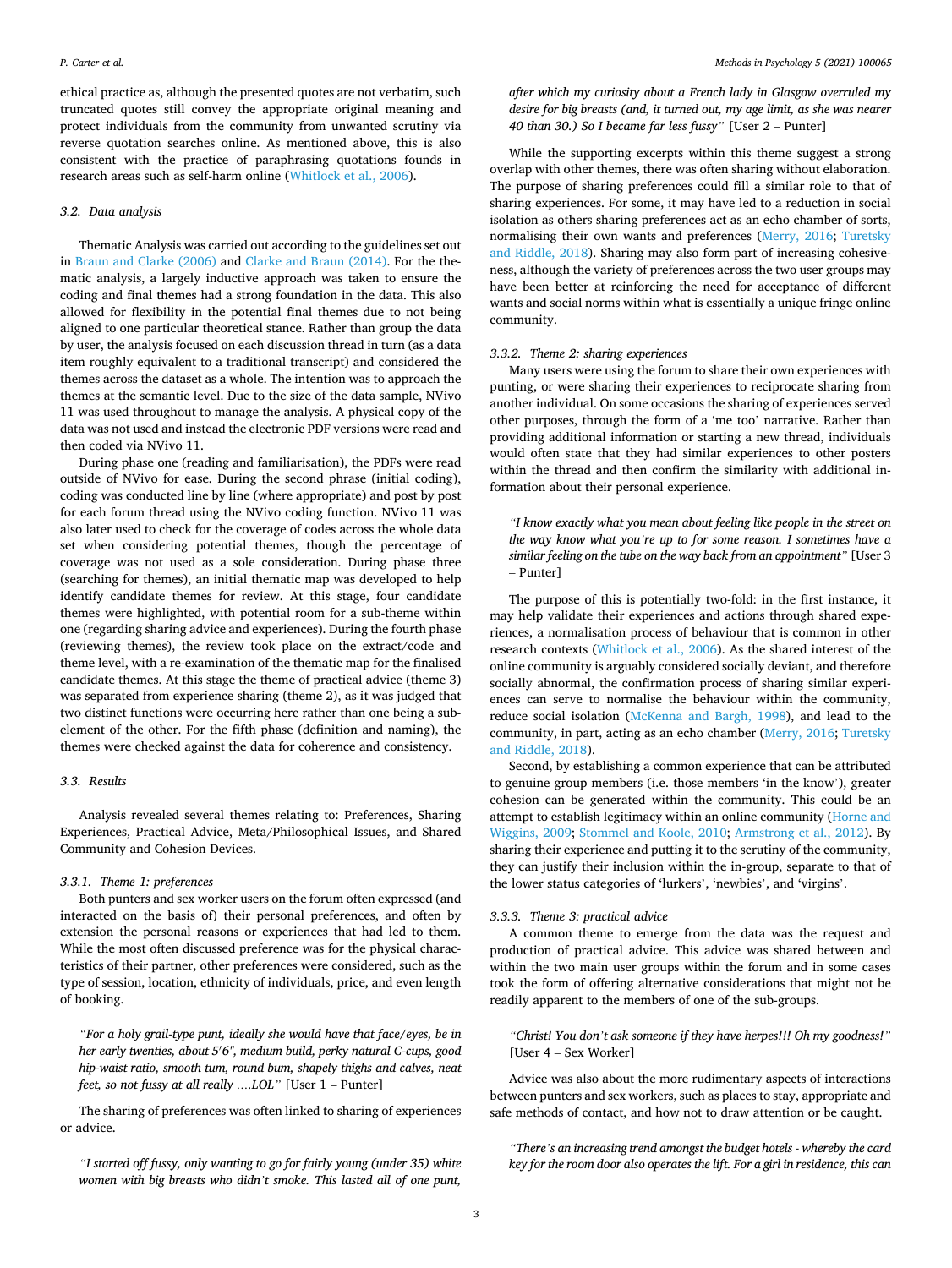*be a problem … the trick is to time your entry to the lift/stairs with others."* [User 5 – Punter]

Some of the advice was broader and related to matters of disclosure and discussion with family members, again with both user groups offering advice of their own, based on both opinion and experience.

*"My family found out in the most hurtful and appalling way. i would die first before let them find out again … You should always try to protect your parents because they are precious, but at the same time don't treat them like fools."* [User 6 – Sex Worker]

This theme shares a commonality with many other forums analysed in the literature [\(Attard and Coulson, 2012](#page-8-0); [Sinha et al., 2018;](#page-9-0) [Pendry](#page-9-0)  [and Salvatore, 2015](#page-9-0)) and highlights the functional aspect of the forum. While there were users who were clearly there to be part of the community, socialise, and share experiences, there were also others who used the forum as a source of information and expertise. Again, this aligns with research such as [Whitlock et al. \(2006\)](#page-9-0) when considering the dual role of online communities for both normalising behaviour and acting as a source of practical information.

## *3.3.4. Theme 4: philosophical and meta discussion*

Users would discuss matters that were not directly related to sex work experiences or the practicalities of such interactions. There were many instances of sex workers and punters considering issues that were much wider and almost philosophical in nature.

*"Prostitution is a trade, within the personal-services sector of the economy. Not too different from hairdressing. People who engage in such trades are by definition professionals as distinct from amateurs, because their talents are for hire. They may - or may not - also show qualities that are called professional, such as pride in their work, or setting themselves high standards of service."* [User 7 – Punter]

This covered issues such as whether sex working was a profession, whether paying for sex while in a supposed monogamous relationship constituted infidelity, and issues such as sex as a product.

*"Some people are content to live with each other because they still love their partner, but there is no sexual attraction for one or either of them. If it is the man, then he can punt (should he feel inclined)"* [User 8 – Punter]

Sex as a consumerist interaction was often referred to, either explicitly or as a personal view within other thread topics.

*"My advice would be like when 'buying' anything - decide first what you want, in terms of service, location, price range and looks"* [User 9 – Punter]

This was a theme covered by both user groups and aligns closely to previous findings of [Pettinger \(2013\)](#page-9-0) of punters as 'deserving customers'. Sometimes there would be agreement across the user groups (positive or negatively towards consumerism and sex), suggestive of a 'prosumer' community (i.e., a community with a more dynamic and collaborative view of sex, economics, and consumerism), such as that described by [Lahav-Raz \(2019\).](#page-9-0) The only major conflicts that occurred between users concerned the name of a paid sex act and a disagreement over a punter's behaviour towards someone they were 'paying' for.

*"She's not his personal property. Potential abusive mindset developing there imho."* [User 10 – Punter]

Much of the meta-discussion considered etiquette, what was acceptable behaviour, and the boundaries between on and offline users, or indirectly referred to unacceptable behaviour.

# *3.3.5. Theme 5: Shared Community and Cohesion Devices*

Much interaction and content within the forum served the purpose of improving cohesion within the community, establishing norms and limits of acceptable behaviour, and encouraging the involvement and protection of the community. At times this involved the use of in-jokes that relied on either knowledge of the broader offline community and lifestyles (drawing on information more readily available and relevant to actual punters and sex workers), or relied on knowledge of the online community (drawing on historical events or previous interactions with users).

*"I always give my real name, but as its Jon nobody believes me!"* [User 11 – Punter]

This mirrors findings from Reddit communities discussing illicit drug use [\(Costello et al., 2017\)](#page-8-0), where humour was used in the maintenance of the community, even when such humour was considered off-topic.

The forum content was also peppered with references to certain outgroups, both online and offline. Another online community was often singled out (due to historical clashes and perceived transgression) and linked to behaviour or examples deemed unacceptable by the community.

*"That place is just too bizarre for words, I'm constantly amazed at the double standards they exhibit. If it wasn't so sadly pervasive, it would be funny.*<sup>"</sup> [User 12 – Sex Worker]

The offline out-group referred to was that of street girls and punters who frequent street girls. The majority of the forums, sex workers identified as off-street or private/independent escorts and many men shared experiences of frequenting independent sex workers rather than those who worked in parlours or as street girls. [Weitzer \(2009\)](#page-9-0) highlights fundamental differences in the experiences of different types of sex worker, as well the perceived risks. The polymorphous model of sex work outlined by [Weitzer \(2009\)](#page-9-0) also suggests differing levels of agency, exploitation, and risk across different types of sex workers. Relating this back to the theme of shared community, it may be that there is a community awareness or acceptance of the differences in agency and risk, leading to a preference for sex workers and situations of reduced risk and increased agency (off street and independent).

Both the links to offline and online outgroups were also often framed negatively in the context of community specific issues that carried weight, such as sexual health and safety. The outgroups were characterised as promoting or accepting unsafe behaviours that ultimately threatened the health of all other user groups and communities.

# *"I will probably get slated for this but £30 a punt whats it coming to. For me thats street prices, plus the fact I would imagine they will get all sorts of undesirables too*." [User 13 – Punter]

Within the context of the in-group community, the forum users, risking of sexual health, and the well-being of those in either sub-group was deemed as being transgressive and deviant by their own established norms. [Costello et al. \(2017\)](#page-8-0) also report a similar theme of establishing community norms and acceptable behaviour in the face of potential interactions or misinformation deemed to be potentially harmful to the health of individuals in regard to illicit drug use.

## **4. Approach 2: automated corpus analysis**

# *4.1. Topic modelling*

The second analytical approach adopted in this article draws on methods from computer science and corpus linguistics. First, the forum data was collected using technology developed as part of WebCorpLSE ([Kehoe and Gee, 2012](#page-8-0)), a web search engine for linguistic study which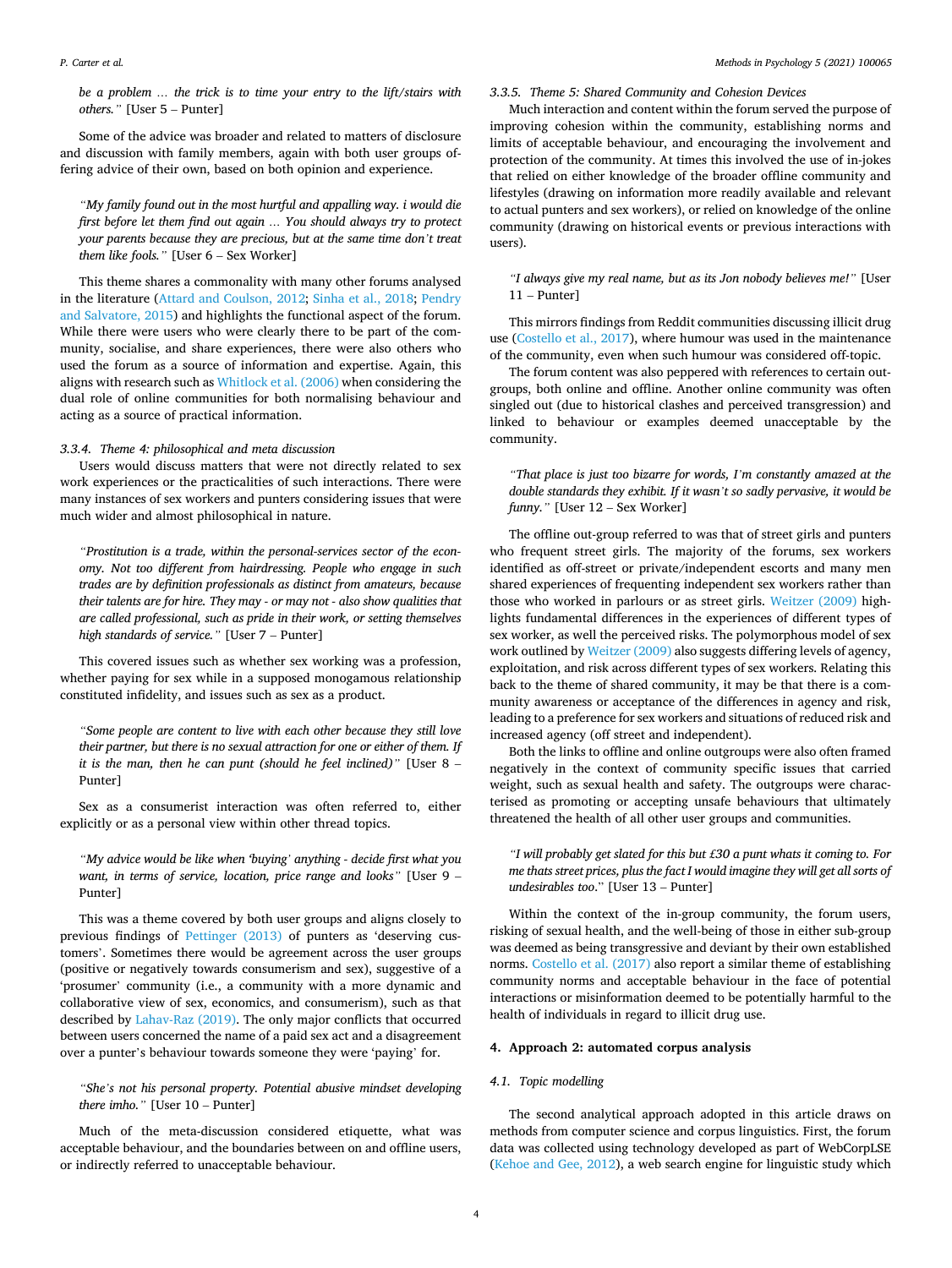

**Fig. 1.** The NMF approach to topic modelling attempts to find two matrices incorporating topics which, when multiplied, best approximate the distribution of words across documents in the corpus.

incorporates web crawling, text processing, linguistic annotation, search functions, and statistical analysis tools. Limiting the data collection to the general discussion forum sections, the threads and posts were downloaded and stored in structured JSON format data files, including the author, text, date, reply status (indicating whether or not the post was a direct reply), and post count of the posting user. Where replies contained quotes duplicating previous content, the quotes were removed. The resulting corpus contained 14,232 forum threads, 255, 891 forum posts and 16,472,006 words covering the period 2009–2015.

As one of our goals was to find computational methods that paralleled the thematic analysis above, we turned to topic modelling. While this is a relatively novel approach in text-based psychological research, it has been used in a handful of recent studies (e.g. [Santilli et al., 2017](#page-9-0); [Carron-Arthur et al., 2016\)](#page-8-0), as well as being tested in a similar capacity in linguistic studies (e.g. Törnberg and Törnberg, 2016; Murakami et al., [2017;](#page-9-0) [Brookes and McEnery, 2019](#page-8-0)). A topic model is characterised as a latent organising structure within a corpus. More specifically, each document within the corpus is considered to be a mixture of topics and, where a topic occurs, it is assumed that so does a subset of words related to the topic. Thus, words which are indicative of a topic will co-occur within documents on the topic. Given that the distribution of words across the documents of the corpus is known, the topics can be inferred. In practical terms, a topic modelling algorithm will extract clusters of words and documents from the corpus, where each cluster represents a topic.

The topic modelling approach used in this article is Non-negative Matrix Factorisation (NMF; [Lee and Seung, 1999](#page-9-0)). Describing the algorithm in detail is beyond the scope of the present discussion, but it is important to note that NMF starts with a representation of the corpus in matrix format (which records the frequency of each word in each document) and attempts to find a good alternative representation consisting of two matrices which incorporate topic (see  $Fig. 1$ , modified from [Kuang et al., 2017:](#page-9-0) 3). More precisely, we follow the method described in [Greene et al. \(2014\),](#page-8-0) who have developed a useful process for choosing the number of topics to extract (often the most important parameter to decide on when constructing the topic model). $^2$  Through this process, we determined 21 topics to be appropriate for our corpus. The words most strongly associated with each topic are shown in [Table 1,](#page-6-0) alongside labels that have been applied to each topic following manual inspection.

The summary labels shown in [Table 1](#page-6-0) were first established based on the list of top ranked words for each topic. To ensure accuracy and aid in the interpretation of the topics, we extracted examples of the top ranked

words from the corpus in the form of concordances (a list of examples of a word presented with the words to the left and right of each occurrence). As it is possible to extract both the words and documents most strongly associated with each topic, we extracted concordances for the top 20 ranked words in the top 100 ranked documents for each topic. This resulted in an average of 7,700 concordance lines per topic – more than would be feasible to analyse manually. Consequently, these concordance lines were placed in random order with the qualitative analysis beginning from the top of the list, inspecting at least 100 concordance lines to determine the validity of the summary labels, and continuing to inspect more concordance lines where the topic was unclear. Through this process, we could verify and/or correct the summary labels associated with each topic.

The topics shown in [Table 1](#page-6-0) can be seen as representing the most frequently discussed concerns of the community. We describe them in more detail here. It is worth noting that the online community includes both sex workers (mostly female) and punters (mostly male). More detail on how this was determined can found in §4.2, where we investigate differences between community members.

The EMOTIONS/INTERCONNECTION/INTERACTION/OTHER topic was the most problematic. The words most strongly associated with this topic do not appear to be topical, but rather are words found with high frequency in most corpora and are concerned with indefinite and general aspects of everyday life (e.g. *think, know, see, get, time, say, want, said, feel*). [Table 2](#page-6-0)  shows randomly selected concordance lines from this cluster (organised alphabetically by node word), and while no overarching topic emerges, themes relating to internal feelings (5, 6, 12, 16), interpersonal relationships (2, 7, 8, 9, 14, 15, 20) and aspects of offline and online interaction (such as politeness; 1, 3, 4) can be identified. These themes are also present in the remaining topic clusters (discussed below), which we found more clearly topical in their nature and easier to verify using concordances.

Three topics relate to the maintenance of the community and website. The NEW MEMBERS topic consists of forum threads dedicated to welcoming new members and allowing them to introduce themselves to the rest of the community. The other two (FIELD REPORTS and REVIEWS/ FEEDBACK) concern the reviews (also called *field report(s)*; abbreviation *fr (s)*) punters submit about their encounters with sex workers. Community members discuss how to write and interpret the reports, as well as the practical aspects of maintaining the field report database. We also find community members discussing and making comparisons to another sex work website that also includes reviews.

Five of the topics relate to preferences punters have in the sex workers they visit. This includes PROFILE PHOTOS/LOOKS, AGE, ETHNICITY/ DISCRIMINATION, PUBIC HAIR, and CLOTHING. The punters comment on the influence the profile photos have when choosing a sex worker, issues arising where profile photos are thought to be fake, and their preferences in terms of body shape, breast size, and natural/fake appearance. Preferences regarding age are often discussed in relation to the punters' own age, with a preference for sex workers younger than themselves being common. In the discussion of ethnicity, we see that some punters have their own racial preferences, but concerns over discrimination and racism are also raised. This includes instances where it is claimed a sex

<sup>&</sup>lt;sup>2</sup> In terms of technical details, the NMF implementation used is from the SciKit Learn Python package [\(Pedregosa et al., 2011\)](#page-9-0) with the deterministic Non-negative Double Singular Value Decomposition initialiser [\(Boutsidis and](#page-8-0)  [Gallopoulos, 2008](#page-8-0)). As is typical for NMF, TF-IDF and document length normalisation were applied to the document-term matrix. All words were converted to lowercase and those occurring in a stopword list were excluded. The stopword list used includes common grammatical words (e.g. *the, of, to, a, and*), with the goal of retaining only content words (adjectives, adverbs, nouns and verbs).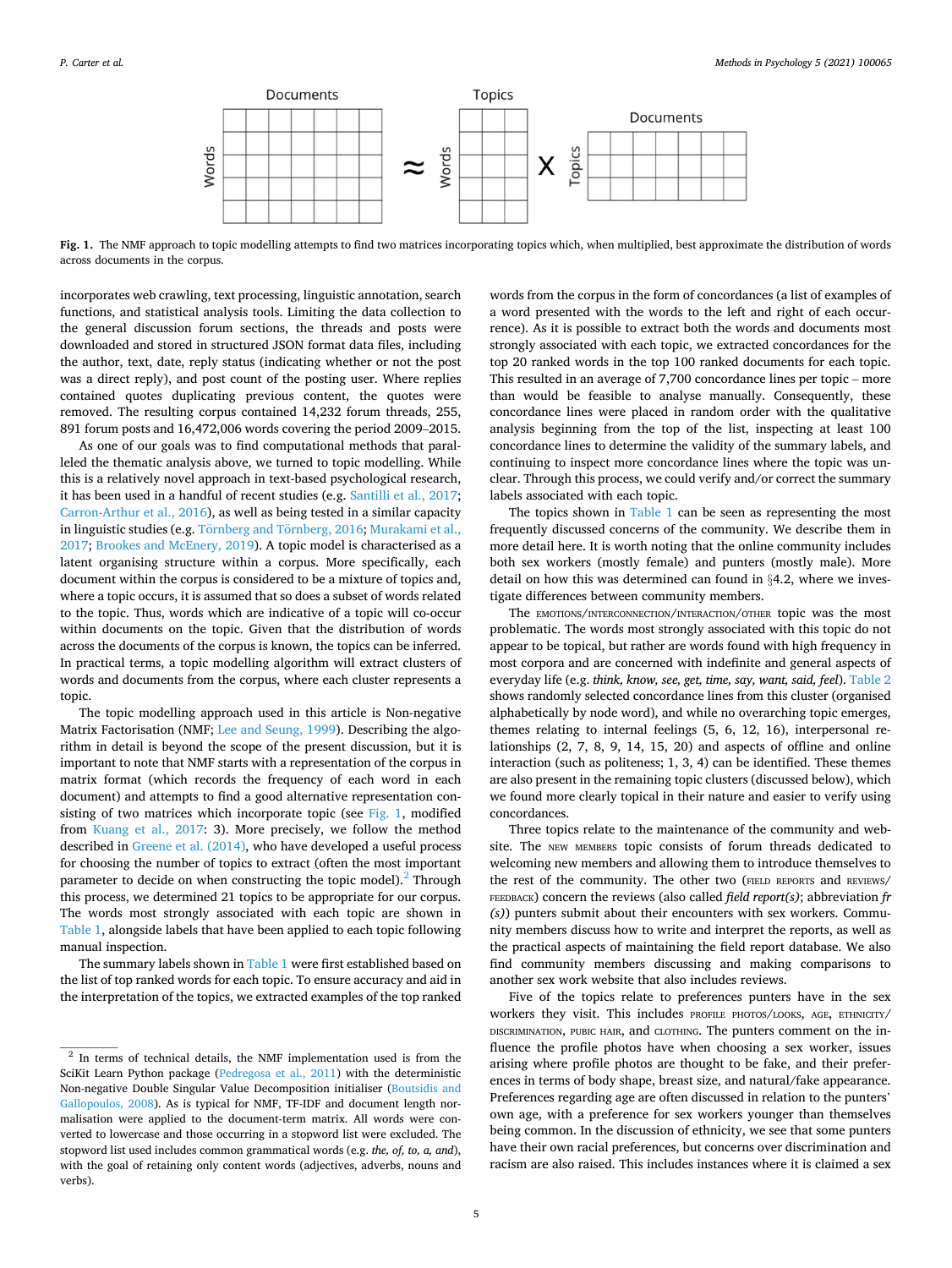worker will reject punters based on race, as well as community members calling each other out for making racist statements. Discussions regarding pubic hair and clothing are again centred around physical preferences and the effect they have on the punters' experience, although, in addition, punters also discuss their own hair grooming regimes.

In the topics PRICE, LOCATION/HOTELS, LOGISTICS/DURATION, CONTACTING/ BOOKING, NAMES/ANONYMITY, and AGENCY/PARLOUR/INDEPENDENT, we observe community members seeking advice on the practical elements of soliciting sex workers. In discussions regarding location and the use of real names, for example, punters show their concern with separating soliciting sex from other aspects of their lives, with many showing a preference for using hotels and only divulging their first name. Specific terminology is used (by both sex workers and punters) to distinguish between *outcalls* (where the escort visits a location determined by the punter) and *incalls* (where the punter goes to a location determined by the escort), whether these be homes or hotels. The discussion of names also concerns the names of sex workers, with some punters sharing their reasons why knowing the real name of a sex worker is preferred and/or what they like in a fake name, as well as escorts sharing some of the practical reasons why they might use fake names. The forum members also discuss the (dis)advantages of agencies and parlours in comparison to visiting independent sex workers, as well as sharing their experiences visiting (or working in) both. In general, the practical considerations revealed in these topics show aspects of the commoditisation of sex work, especially in the discussion of the price, which is framed in relation to the quality or variety of the services offered and the "market" as a whole.

The LEGALITY/CRIME topic reveals the different levels of certainty between forum members concerning what is or is not legal regarding sex work, as well as some members arguing why or how it should be safely legalised. Punters also draw a number of comparisons between individual sex workers and brothels, with concerns regarding the links between brothels and human trafficking being raised. References to the police are associated with trust, with both sides of the argument (can/ cannot trust the police) represented in the discussion.

SEXUAL HEALTH and HYGIENE are also discussed by the community. Concerns over hygiene are focussed mainly (but not exclusively) on the sex workers, in particular where a sex worker may see multiple clients in one day. This ties into discussions on sexual health, which centre around the perceived risk of a variety of sexual acts. In this topic, we see two highly frequent abbreviations - *bb* ('bareback', i.e. intercourse without a condom) and *owo* ('oral without', i.e. oral sex without a condom). Unprotected sex is the main sexual health concern of punters, with multiple attitudes to risk being represented. A number of members take the position that any kind of unprotected sex is too risky to consider, but others are willing to take the risk to enhance their experience. A hierarchy of risks emerge in some discussions, with unprotected oral sex categorised as less risky, intercourse as risky, and anal sex as the riskiest practice. The punters also express concerns with seeing escorts who actively advertise bareback as an option, judging such escorts negatively, but also noting that this has become increasingly widespread and normalised, with the demand for unprotected sex causing more escorts to take this risk.

Connected to sexual health and risk, we also found a topic relating to SEXUAL ACTS/DESIRES. Under this topic, we see punters (and some sex workers) discussing the kinds of sex acts in which they like to engage. Unprotected oral sex is often mentioned as desired or required by punters, as represented by the terms *owo* and *cim* ('cum in mouth') and we noted above how the risk involved in these practices may be normalised by the community. In addition, we see that many punters desire additional experiences, such as *kissing*, *dfk* ('deep French kissing'), and *gfe* (the 'girlfriend experience'). The girlfriend experience is defined in various ways by the punters, often with an emphasis placed on intimacy and claimed authenticity. The expectations of the girlfriend experience may include French kissing and cuddling, or that it also includes oral

sex. A number of punters also express a desire to engage in cunnilingus, typically referred to as *ro* ('reverse oral') on the forum. These desires can be seen as an attempt to capture experiences that may be missing from the punters' romantic lives, as can be seen in the following topics.

In the RELATIONSHIPS/MARRIAGE topic, punters discuss soliciting sex in the context of their other relationships. This includes their own justifications for soliciting sex workers while in a long-term relationship, such as a lack of sex in the relationship, wanting to engage in sexual practices that they feel they can't do with their partner, or looking for a wide range of sexual experiences with more people. Some comments draw a distinction between male and female libido, arguing that the male sex drive is stronger and that men have urges that need to fulfilled. This is particularly relevant where it is perceived that sex is lacking in a relationship or that sex is being used by the female partner to exert control, furthering dominant ideologies regarding toxic masculinity, 'aggrieved manhood', and even some views shared within online incel communities ([Ging, 2019;](#page-8-0) [Menzie, 2020\)](#page-9-0). However, we do not wish to falsely paint a picture of widespread toxicity in this regard. The punters draw on their own, sometimes very different, experiences in these discussions.

The FREQUENCY/HISTORY with which punters solicit sex is also discussed and framed in terms of starting age, number of years, number of experiences, long-term cost, and how often might be considered typical (e.g. times per week, month, or year). Connected with these discussions is the extent to which punters regularly see the same sex worker (a *regular*) or prefer to see a variety sex workers. Furthermore, as can be seen in the EMOTIONS/INTERCONNECTION/INTERACTION/OTHER topic, some discussions centre around friendships or romantic feelings that have developed between punters and sex workers, although these can be problematic when not reciprocated.

## *4.2. Keyness comparison*

The topic modelling analysis also revealed a number of differences in the level to which sex workers and punters engaged in each topic. To increase our understanding of these differences, we turned to a tool widely used within corpus linguistics called 'keyness' (or 'keywords'), in which corpora are compared to find substantial differences in word frequency.

To compare the forum posts made by sex workers with those by punters, the relevant posts needed to be identified. Thus, the forum user data in the corpus was enriched with additional parameters through a process of manual coding. A pilot stage of the coding revealed it was possible to reliably capture the role (sex worker, punter, other), gender, and age (in low granularity categories of 0–19, 20–39, 40–59 and 60+). This information could only be determined from the content of user comments, and so we acknowledge that it represents no more than the members' own presentation of their online identity. Two researchers coded all forum members with more than 100 comments (445 users), showing high inter-coder agreement: 100% for role, 100% for gender and 90% for age. In this article, we focus on the **role** aspect of the data.

Two sub-corpora were constructed based on the coded forum posts, one containing posts made by sex workers (57,541 posts; 4,137,245 words) and one containing posts made by punters (134,863 posts; 7,999,941 words). The keyness analysis applies a statistical measure to compare the word frequencies extracted from the two sub-corpora, accounting for differences in sub-corpus size. While various statistical measures have been proposed to achieve this (see [Kilgarriff, 2001, 2005](#page-8-0)  and [Gabrielatos, 2018](#page-8-0) for discussions), we employ the measure suggested in [Kilgarriff \(2009\),](#page-9-0) which is the ratio of the normalised frequencies adjusted by a smoothing factor. This measure indicates how many more times frequent a word is in the corpus under investigation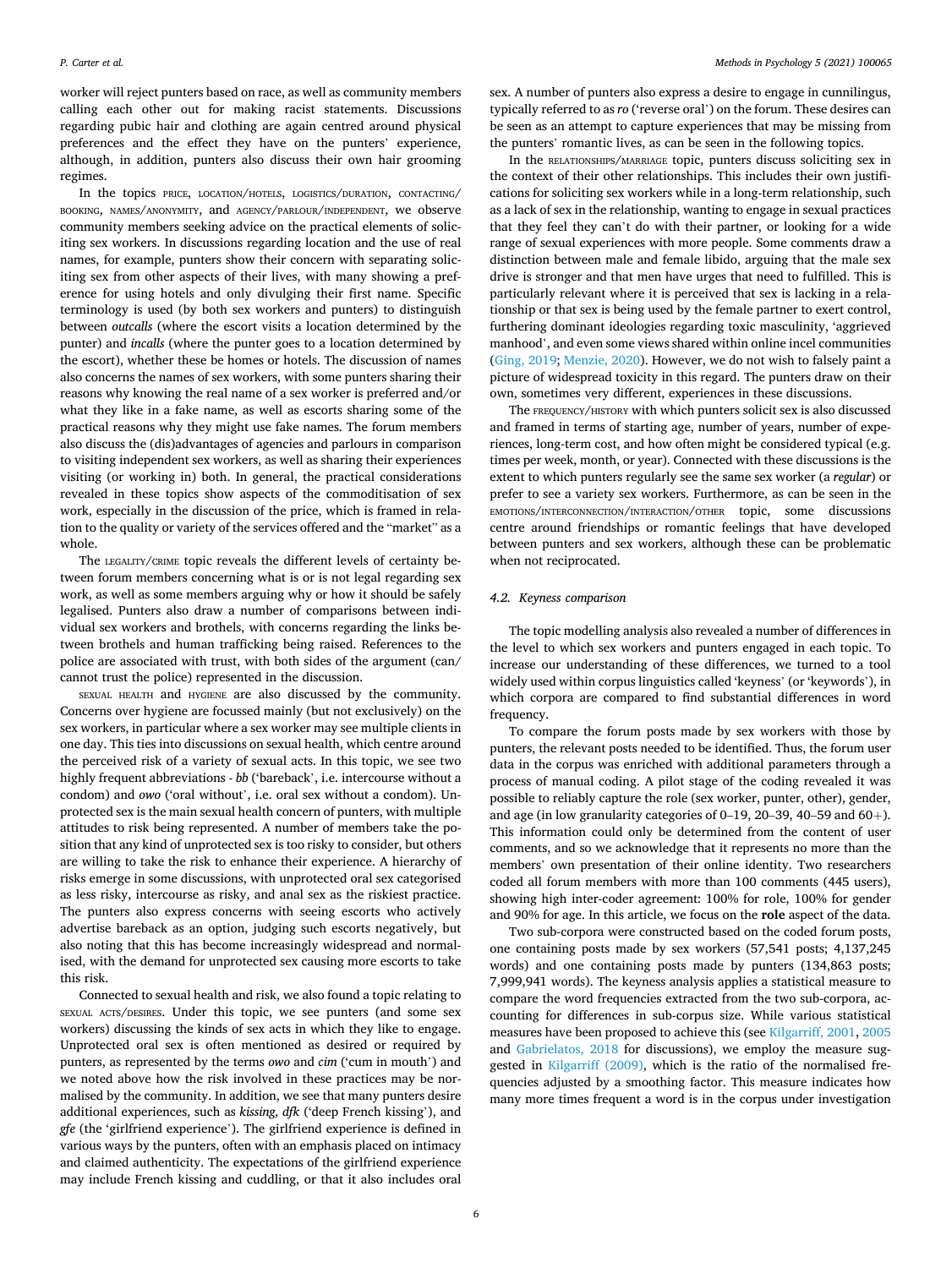## <span id="page-6-0"></span>**Table 1**

Topic model produced from the forum corpus.

| Top ranked words per topic                                                                                                                             | Summary label                              |
|--------------------------------------------------------------------------------------------------------------------------------------------------------|--------------------------------------------|
| punt punting year years punts girl good regular time girls week now last back day first new month days just                                            | FREQUENCY/HISTORY                          |
| sex women wife men relationship married partner life woman marriage love punting sexual think just want man get relationships feel                     | RELATIONSHIPS/MARRIAGE                     |
| bb bareback condom condoms risk hiv sex owo unprotected offer health risks offering gum clinic offered safe use wgs tested                             | <b>SEXUAL HEALTH</b>                       |
| photos pics pictures face looks size site look photo natural breasts boobs picture girl slim website profile fake gallery pic                          | PROFILE PHOTOS/LOOKS                       |
| price prices pay hour charge rate money rates service girls market services paying charging extra offer paid business fee afford                       | PRICE                                      |
| kissing cum oral orgasm cim mouth owo tongue girl massage just kiss anal gfe enjoy ro lady cock dfk porn                                               | SEXUAL ACTS/DESIRES                        |
| fr frs report reports review reviews write field negative fr's bad read lady punters writing written list positive good post                           | <b>FIELD REPORTS</b>                       |
| police prostitution brothel law illegal people trafficking work article trafficked uk legal news industry street brothels prostitute workers           | LEGALITY/CRIME                             |
| working prostitutes                                                                                                                                    |                                            |
| just think know see people get time wg say want way client post really good said feel clients money things                                             | EMOTIONS/INTERCONNECTION/INTERACTION/OTHER |
| welcome hi forum hello new site thanks board hope post forward x enjoy newbie punting london posts looking just fun                                    | NEW MEMBERS                                |
| age older younger old young mature years ladies year women men ages girls think see early lady late look mid                                           | AGE                                        |
| shower clean smell bath wash water soap bathroom showered showers showering hygiene minutes fresh time towel just take wet gel                         | <b>HYGIENE</b>                             |
| hotel room hotels reception door rooms outcall card home outcalls place lift night bed staff car flat incall house bar                                 | LOCATION/HOTELS                            |
| agency agencies girls girl parlour indie parlours indies work london working independent clients reviews know worked good escort<br>escorts experience | AGENCY/PARLOUR/INDEPENDENT                 |
| hour time booking hours minutes day bookings mins book overnight booked longer appointment minute half get lady advance early two                      | LOGISTICS/DURATION                         |
| black race white racist asian men girls women see english indian colour racism thai british ee people size guys oriental                               | ETHNICITY/DISCRIMINATION                   |
| phone text call number email booking texts calls emails contact get numbers mobile reply answer address ring sim confirm just                          | CONTACTING/BOOKING                         |
| feedback profile site reviews profiles booking girls negative system positive review good number email genuine ladies search see website               | REVIEWS/FEEDBACK (COMPARISON WITH OTHER    |
| leave                                                                                                                                                  | WEBSITES)                                  |
| hair shaved shave hairy trimmed shaven bush shaving pubes pubic natural trim smooth pussy stubble prefer down balls skin look                          | PUBIC HAIR                                 |
| name real names use called surname first know used address using facebook remember details john working number fake give now                           | NAMES/ANONYMITY                            |
| wear stockings heels dress wearing sexy lingerie suspenders clothes knickers shoes dressed outfit lady look love skirt jeans naked pair                | <b>CLOTHING</b>                            |

# **Table 2**

Randomly selected concordance lines from the EMOTIONS/INTERCONNECTION/OTHER topic shown in KeyWord in Context (KWIC) format, organised alphabetically by node word. The node word is displayed in the centre, with a 16 word context shown on either side.

| No. | Left Context                                                                                    | Node   | <b>Right Context</b>                                                                           |
|-----|-------------------------------------------------------------------------------------------------|--------|------------------------------------------------------------------------------------------------|
| 1   | statements is taken to be, by definition, a personal attack. Having said that, I do not         | feel   | restricted in what I post and do not give castigation a single thought                         |
| 2   | someone a lot (In the 'real' world, I equate this with work colleagues, you like<br>them.       | feel   | fond of them, but when they leave you very quickly drift apart). A fondness for<br>someone     |
| 3   | was thinking of booking posted something spiteful, I may well not book her<br>because I would   | feel   | that when I revealed my posting identity, she may feel "oh no, not him". But I                 |
| 4   | this will be by accident and sometimes by design. I suppose it is fairly easy to                | feel   | a little hurt if someone blasts away at a post you have just made, but that's                  |
| 5   | don't think there was a second when i wasn't the centre of her attention, made me               | feel   | very special indeed. Can't wait to see her again                                               |
| 6   | sexual partner. If I am sexually appealing to her then that is absolutely fantastic,<br>but I   | know   | it's not real as soon as I hand over the envelope. If I really like her                        |
| 7   | It might or might not be an act, without punting with the same WGs i wouldnt                    | know   | , but i dont concern myself with a WGs private business myself. It often<br>happens if i       |
| 8   | make you see sense. She didn't engage with you but how do you know she doesnt                   | know   | who you are? Now think about yourself for a minute. How do you know she<br>won't               |
| 9   | a girl a few times and really like her in terms of her personality etc. I                       | know   | her real name, we text each other occasionally (on our personal numbers) and<br>get along just |
| 10  | her legs up over her head on the bed so she was stuck and could not                             | get    | up or move away. She said many times to him please, you are hurting me but                     |
| 11  | kid. i do what i need to do to survive and be good at this job.                                 | just   | as you do                                                                                      |
| 12  | an escort is (which often will be genuine) and now loving they might appear it is               | just   | because they are very good at what they do. I have met some really lovely<br>lasses            |
| 13  | knows too much about you who may try to expose you if they feel spurned. You                    | really | have to get a hard head to this and be very very careful who you trust                         |
| 14  | anywhere near me again speaks volumes about how insensitive and unaware he is.<br>He'd asked to | see    | me outside of work 3 times and each time I said no. Why did he even                            |
| 15  | , you said that you felt it was fate to see only her as all plans to                            | see    | other girls fell through so why not visit a parlour a couple of times for shorter              |
| 16  | started to pay for a school trip the second did it through financial desperation at<br>the      | time   | . I do not feel for the first one, I very much do for the second one                           |
| 17  | duty - their life choice means that they are what they are 24/7. There are, I                   | think  | , others who have decided that they need the money, for reasons good or bad,<br>and the        |
| 18  | All very nice but I have to ask. What makes them                                                | think  | that working girls want to be saved from this life, or that its even a life                    |
| 19  | again? Ok Example: Do we really need to have a war over age? I get you                          | want   | truth, and you prefer a 21 yr old to a 40 yr old. But for half                                 |
| 20  | wife for example and ex girlfriends - had this way of getting close to me - and the             | way    | they kissed, the way they fucked, looked into my eyes, held me tight - was all<br>inspired     |

compared to the reference corpus, while the smoothing factor helps to reduce the less useful (but sometimes large) ratios that may be observed for rare words.<sup>3</sup>

The results of the keyness analysis are provided in [Tables 3 and 4](#page-7-0),

which show the top 50 keywords based on the keyness measure described above. The results show predominately heteronormative discourses and many of the differences can be characterised as polarised and stereotypical representations of femininity and masculinity in the posts of sex workers and punters, respectively (see [Lawson et al.](#page-9-0) *in progress* for further discussion of these points).

We also see variation in the terms of address that sex workers and punters use to refer to one another. More specifically, sex workers use *client(s), guy(s), gent(s), gentleman/gentlemen, man/men*, *chap(s)*, and

 $\frac{3}{3}$  A smoothing factor of 100 per million words was used. All words were converted to lowercase and those occurring in the same stopword list as the topic modelling analysis were excluded.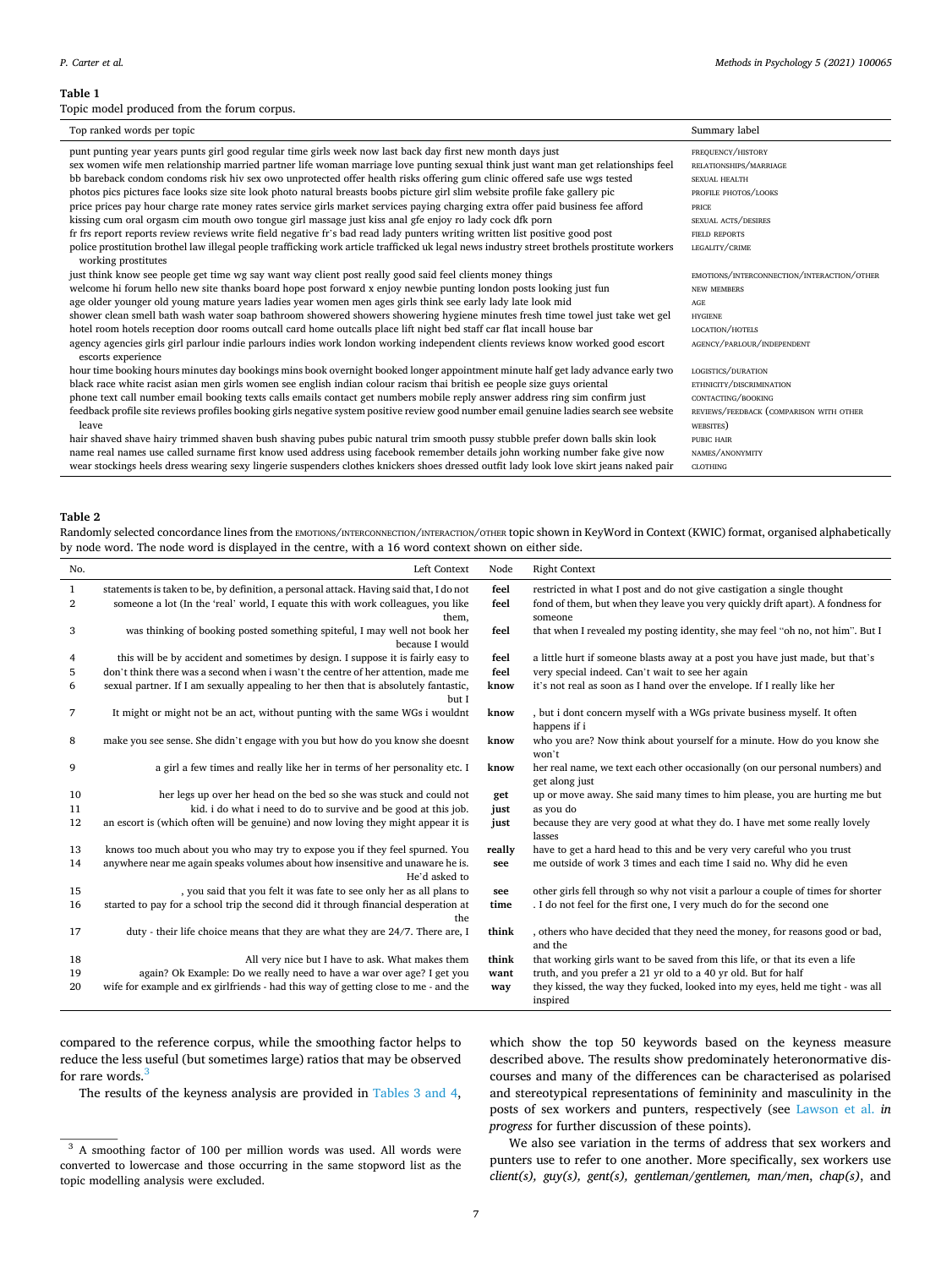## <span id="page-7-0"></span>**Table 3**

Words used more frequently by sex workers than punters. Sorted by keyness. Top 50 shown. Norm. freq. shows frequency per million words in the sex workers sub-corpus.

| Word        | Norm.<br>freq. | Keyness | Word         | Norm.<br>freq. | Keyness |
|-------------|----------------|---------|--------------|----------------|---------|
| X           | 952.6          | 5.17    | gentleman    | 117.5          | 1.60    |
| Clients     | 1507.0         | 4.01    | appointments | 138.3          | 1.59    |
| Client      | 1268.2         | 3.48    | industry     | 300.7          | 1.57    |
| Xx          | 242.2          | 2.85    | job          | 660.1          | 1.55    |
| Kisses      | 264.7          | 2.84    | oh           | 518.5          | 1.55    |
| Guys        | 1747.8         | 2.72    | gentlemen    | 94.0           | 1.55    |
| Guy         | 1260.0         | 2.48    | boys         | 98.9           | 1.53    |
| <b>Xxx</b>  | 177.4          | 2.36    | texts        | 128.8          | 1.52    |
| Men         | 1473.2         | 2.24    | text         | 345.9          | 1.51    |
| Lol         | 855.6          | 2.20    | call         | 651.6          | 1.50    |
| bookings    | 550.1          | 2.15    | silly        | 155.7          | 1.50    |
| emails      | 197.0          | 1.88    | booking      | 1171.8         | 1.47    |
| appointment | 391.6          | 1.85    | asking       | 412.4          | 1.47    |
| gents       | 116.5          | 1.79    | chap         | 94.3           | 1.46    |
| ha          | 220.4          | 1.78    | willy        | 74.9           | 1.46    |
| email       | 363.0          | 1.76    | person       | 578.9          | 1.45    |
| gent        | 99.6           | 1.74    | worked       | 262.0          | 1.43    |
| haha        | 127.1          | 1.72    | work         | 1379.9         | 1.42    |
| calls       | 204.0          | 1.66    | day          | 1271.1         | 1.42    |
| lots        | 357.5          | 1.65    | wash         | 112.4          | 1.42    |
| man         | 780.7          | 1.65    | thankyou     | 49.8           | 1.42    |
| website     | 419.6          | 1.64    | fanny        | 82.4           | 1.42    |
| escorting   | 206.7          | 1.62    | ask          | 839.9          | 1.41    |
| rude        | 158.1          | 1.61    | hair         | 285.9          | 1.41    |
| chaps       | 97.4           | 1.61    | children     | 143.3          | 1.40    |

## **Table 4**

Words used more frequently by punters than sex workers. Sorted by keyness. Top 50 shown. Norm. freq. shows frequency per million words in the punters subcorpus.

| 5.22<br>1.56<br>1671.4<br>139.8<br>punt<br>pussy<br>4.00<br>1.54<br>1387.4<br>quality<br>152.6<br>punting<br>beautiful<br>497.8<br>3.90<br>174.1<br>1.53<br>punts<br>1037.8<br>2.80<br>209.3<br>1.51<br>attractive<br>wgs<br>199.9<br>2.68<br>247.1<br>1.51<br>punted<br>porn<br>2.42<br>parlours<br>212.9<br>1.50<br>1658.3<br>wg<br>250.3<br>2.37<br>girl<br>2038.3<br>1.50<br>frs<br>1040.4<br>2.22<br>128.5<br>1.49<br>punters<br>recent<br>2.20<br>318.5<br>recall<br>87.8<br>1.49<br>fr<br>810.4<br>2.07<br>soho<br>74.0<br>1.49<br>punter<br>455.1<br>oriental<br>70.8<br>view<br>1.96<br>1.48<br>lady<br>1.79<br>175.5<br>1.48<br>1749.1<br>parties<br>london<br>76.5<br>1.48<br>424.5<br>1.78<br>hr<br>thai<br>109.4<br>1.70<br>overall<br>66.3<br>1.47<br>466.3<br>1.67<br>195.0<br>1.47<br>certainly<br>party<br>bb<br>197.4<br>1.65<br>75.6<br>1.47<br>breasts<br>148.0<br>1.62<br>95.6<br>1.46<br>imo<br>ro<br>1.62<br>121.0<br>plan<br>147.8<br>1.46<br>ee |
|--------------------------------------------------------------------------------------------------------------------------------------------------------------------------------------------------------------------------------------------------------------------------------------------------------------------------------------------------------------------------------------------------------------------------------------------------------------------------------------------------------------------------------------------------------------------------------------------------------------------------------------------------------------------------------------------------------------------------------------------------------------------------------------------------------------------------------------------------------------------------------------------------------------------------------------------------------------------------|
|                                                                                                                                                                                                                                                                                                                                                                                                                                                                                                                                                                                                                                                                                                                                                                                                                                                                                                                                                                          |
|                                                                                                                                                                                                                                                                                                                                                                                                                                                                                                                                                                                                                                                                                                                                                                                                                                                                                                                                                                          |
|                                                                                                                                                                                                                                                                                                                                                                                                                                                                                                                                                                                                                                                                                                                                                                                                                                                                                                                                                                          |
|                                                                                                                                                                                                                                                                                                                                                                                                                                                                                                                                                                                                                                                                                                                                                                                                                                                                                                                                                                          |
|                                                                                                                                                                                                                                                                                                                                                                                                                                                                                                                                                                                                                                                                                                                                                                                                                                                                                                                                                                          |
|                                                                                                                                                                                                                                                                                                                                                                                                                                                                                                                                                                                                                                                                                                                                                                                                                                                                                                                                                                          |
|                                                                                                                                                                                                                                                                                                                                                                                                                                                                                                                                                                                                                                                                                                                                                                                                                                                                                                                                                                          |
|                                                                                                                                                                                                                                                                                                                                                                                                                                                                                                                                                                                                                                                                                                                                                                                                                                                                                                                                                                          |
|                                                                                                                                                                                                                                                                                                                                                                                                                                                                                                                                                                                                                                                                                                                                                                                                                                                                                                                                                                          |
|                                                                                                                                                                                                                                                                                                                                                                                                                                                                                                                                                                                                                                                                                                                                                                                                                                                                                                                                                                          |
|                                                                                                                                                                                                                                                                                                                                                                                                                                                                                                                                                                                                                                                                                                                                                                                                                                                                                                                                                                          |
|                                                                                                                                                                                                                                                                                                                                                                                                                                                                                                                                                                                                                                                                                                                                                                                                                                                                                                                                                                          |
|                                                                                                                                                                                                                                                                                                                                                                                                                                                                                                                                                                                                                                                                                                                                                                                                                                                                                                                                                                          |
|                                                                                                                                                                                                                                                                                                                                                                                                                                                                                                                                                                                                                                                                                                                                                                                                                                                                                                                                                                          |
|                                                                                                                                                                                                                                                                                                                                                                                                                                                                                                                                                                                                                                                                                                                                                                                                                                                                                                                                                                          |
|                                                                                                                                                                                                                                                                                                                                                                                                                                                                                                                                                                                                                                                                                                                                                                                                                                                                                                                                                                          |
|                                                                                                                                                                                                                                                                                                                                                                                                                                                                                                                                                                                                                                                                                                                                                                                                                                                                                                                                                                          |
|                                                                                                                                                                                                                                                                                                                                                                                                                                                                                                                                                                                                                                                                                                                                                                                                                                                                                                                                                                          |
| hobby<br>118.1<br>1.59<br>1.45<br>333.9<br>price                                                                                                                                                                                                                                                                                                                                                                                                                                                                                                                                                                                                                                                                                                                                                                                                                                                                                                                         |
| experience<br>820.8<br>1.59<br>190.4<br>1.45<br>reports                                                                                                                                                                                                                                                                                                                                                                                                                                                                                                                                                                                                                                                                                                                                                                                                                                                                                                                  |
| dfk<br>1.59<br>154.5<br>1.45<br>96.4<br>positive                                                                                                                                                                                                                                                                                                                                                                                                                                                                                                                                                                                                                                                                                                                                                                                                                                                                                                                         |
| excellent<br>142.8<br>786.8<br>1.56<br>1.45<br>great                                                                                                                                                                                                                                                                                                                                                                                                                                                                                                                                                                                                                                                                                                                                                                                                                                                                                                                     |
| 1.56<br>81.1<br>1.45<br>486.1<br>seems<br>sps                                                                                                                                                                                                                                                                                                                                                                                                                                                                                                                                                                                                                                                                                                                                                                                                                                                                                                                            |
| 223.5<br>1.56<br>205.4<br>1.44<br>experiences<br>owo                                                                                                                                                                                                                                                                                                                                                                                                                                                                                                                                                                                                                                                                                                                                                                                                                                                                                                                     |
| 226.4<br>1.56<br>1.43<br>interest<br>399.5<br>saw                                                                                                                                                                                                                                                                                                                                                                                                                                                                                                                                                                                                                                                                                                                                                                                                                                                                                                                        |

*boys*, whereas punters use *wg(s), lady*, and *girl.* There is some parallel usage across both groups, including polite terms of address (*gent* and *lady*) and youthful terms of address (*boys* and *girl*). However, the preferred terms used by punters are slang terms, with references to sex workers being abbreviations of *working girl* and referring to themselves as *punter(s)*, as well as the act of soliciting sex as *punting*. This more informal language use can be viewed as in-group lexis which, through its consistent use, helps facilitate and consolidate community ties.

The keyness analysis also shows that sex workers more frequently

engage in interactional politeness strategies, as shown by terms relating to laughter (*lol, ha, haha*) and terms that show affection (*kisses, x, xx, xxx*). These terms could be representative of gender differences (see [Hall, 1995](#page-8-0); [Lakoff, 1975](#page-9-0), [1990\)](#page-9-0), generational differences (sex workers tend to be younger than the punters; see [McSweeny, 2018\)](#page-9-0), or may be designed to add an extra element of intimacy (see [Grover, 2015](#page-8-0): 49). Further research in this dimension is required to uncover the nature of inter sex worker and punter communication within the community.

In comparison, punters tend to use a large number of abbreviations, especially in relation to sexual acts/experiences (*bb* for bareback, *dfk* for deep French kiss, *ro* for reverse oral, *owo* for oral without), ethnicity (*ee*  for eastern european), and practical elements (*fr* and *frs* for field report (s), *hr* for hour). Similar to processes of lexicalisation, this is indicative of a need the punters have to enable discussion of these aspects of sex work on a regular basis. The abbreviations may also serve to normalise the discussion of topics which would otherwise be considered taboo. In addition, a difference can be observed regarding the words used for sexual anatomy, with punters using the terms *pussy* and *breasts*, while sex workers use more informal – even childlike – terms, such as *willy* and *fanny*. Again, this may help sex workers trivialise taboo subjects in a light-hearted manner when interacting with other forum members.

Relating the results back to topics, we see punters using terms concerning sexual and partner preference noted in the topic modelling results above, including *bb, dfk, ro, owo, thai, ee*, and *oriental*. One additional aspect of this is *porn*, the discussions of which involve comparisons between sex workers and porn stars regarding looks and the sexual acts that punters prefer to experience during sex opposed to those they prefer in pornography. In addition, the punters frequently refer to soliciting sex as a *hobby*, although the accuracy of this is debated by the punters in some threads. In this respect, it is sometimes compared to other hobbies – normalising the practice to some extent – with aspects such as time, cost, and legality also being discussed in this context. Connected to this are terms like *price* and *hr*, noted in the topic modelling analysis as relating to discussions of value for money and market rates. In contrast to a hobby, the topics revealed by the sex workers' keywords relate to practical and business focussed matters, using terms such as *industry*, *work*, and *job,* and posting about aspects such as *booking(s), appointment(s), email(s)*, and *call(s)*.

## **5. Discussion**

The goals of this article have been threefold: first, to investigate the priorities of an online community where sex work was discussed openly by those who engaged in it; second, to test the suitability of large-scale text analysis methods drawn from computer science (i.e. topic modelling) and corpus linguistics (i.e. keyness and concordancing) as complimentary approaches to the study of textual data to manually conducted thematic analyses; and third, to highlight how these innovations in textual analysis can uncover a level of detail that is difficult to achieve with manual approaches. In this final section of the article, we briefly summarise the two approaches adopted in our analysis, before ending with a discussion of the potential limitations and opportunities afforded by corpus-assisted methods.

In terms of approach 1, our initial manual data collection and resulting thematic analysis produced five themes, contributing further knowledge around community preferences, norms, and out-group perceptions. Both user groups contributed to discussions around these core themes. While the themes revealed by the traditional thematic analysis were largely reproduced in the topic modelling, additional themes were revealed that were overlooked in the manual approach. This includes topics relating to sexual hygiene and desire, relationships and marriage, crime and legality, and ethnicity and discrimination. Ultimately, the topic modelling produced a more detailed representation of the community's priorities and lived experiences. Moreover, the keyness analysis helped to establish how these differed for sex workers and punters, as well as revealing additional topical elements, further contributing a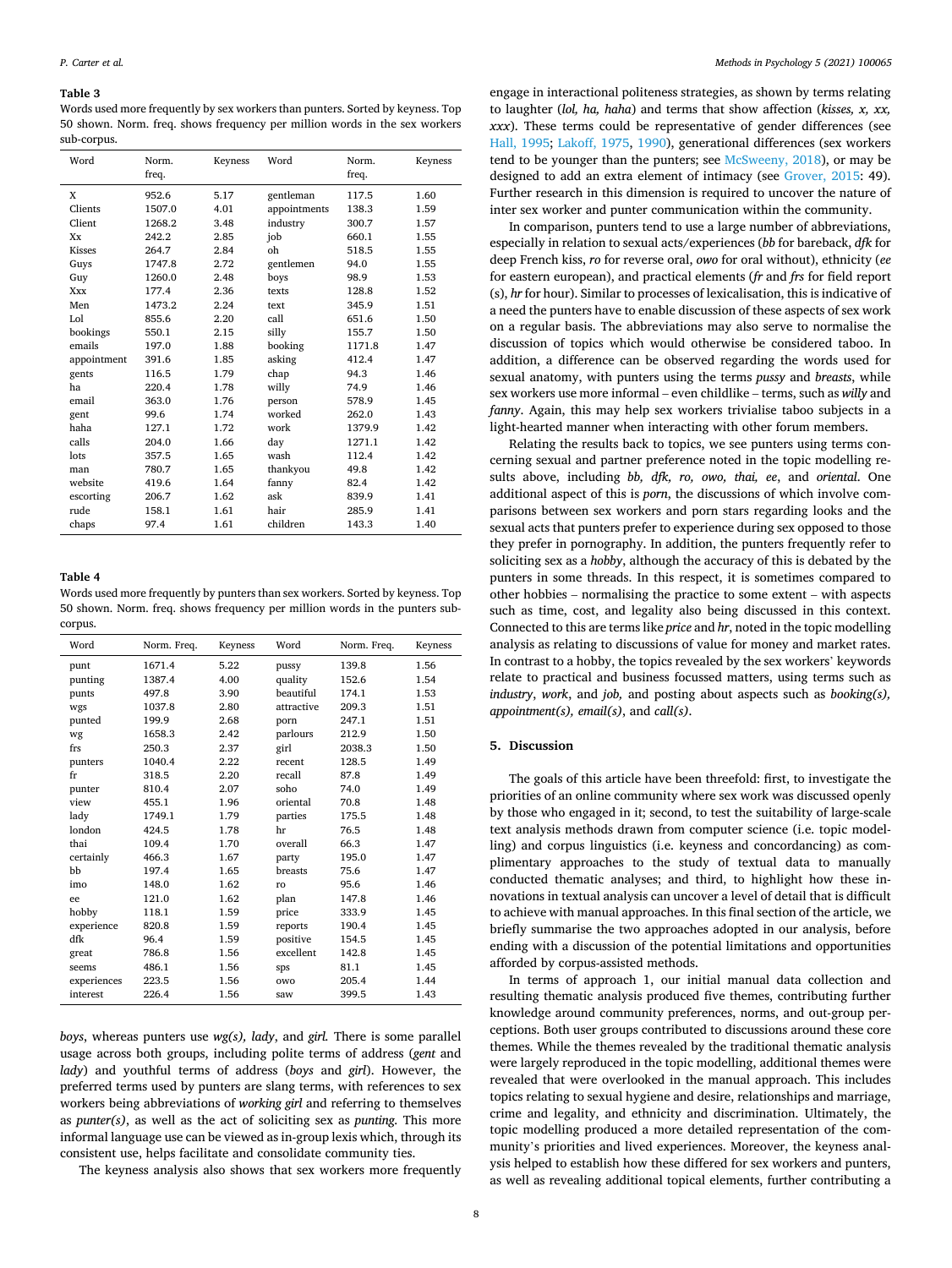<span id="page-8-0"></span>wider range of themes and considerations not typically found in past research into sex work online.

Taken together, the automated methods outlined in this article provide an objective and quantitative basis upon which to build an analysis of textual data, allowing more data to be processed than is feasible in a manual thematic analysis. Indeed, a common concern when increasing the sample size in such research is that, for practical reasons, some of the fine-grained detail and context would be lost. We would argue that a corpus-assisted approach allows researchers to engage with a wider range of data, enhancing the level of detail and coverage, all while maintaining the original context. And although there is certainly a learning curve in adopting some of the methodologies outlined in this article, this is offset to some extent by the lower effort needed at the data collection stage and any subsequent first-pass analyses.

It should also be noted that the process of checking the topic modelling and keyword results through the inspection of concordances, although time consuming, turned out to be an essential step in ensuring the accuracy of our interpretation of the initial results. One illustrative example of this was the EMOTIONS/INTERCONNECTION/INTERACTION/Other topic, where it was impossible to achieve any interpretation without inspecting the contexts of the words selected. The process of inspecting concordances following a keyness analysis is typical, arguably even essential, in corpus linguistic studies. Taking a similar approach to the results of topic modelling is also of merit.

While our findings can be considered a preliminary exploration of a community discussing sex work, the experiences of, and stances taken by, the members of the community regarding these concerns warrant further attention. For example, the formulation and normalisation of risk in relation to sexual health, punters' desires, and pressures exerted on sex workers to offer risky services in a competitive 'market' has implications for public health, while further investigation of discussions about personal relationships outside of sex work and justifications for engaging in it can contribute to the understanding of sexual desire, heteronormativity, and masculine identity. It is also important to note that a critical perspective concerning agency, inequality, exploitation, and misogyny is lacking in the present discussion. Finally, we are aware that our own individual positionalities and personal backgrounds will also have an impact on the perspectives explored in this article. As a recent report by the Sex Workers' Rights Advocacy Network notes, "sex work research often reflects the biased views of health and social workers, researchers, and policy makers" ([SWAN, 2019](#page-9-0), p. 23). While we have tried to let the data speak for itself and explored methods to enhance objectivity, textual interpretation will always be influenced by the lived experiences and histories of those doing the interpretation. It is our intention to address all of the issues identified here more fully in future work (see, for example, [McIlhone et al.](#page-9-0) forthcoming).

Taking all of this together, this article has suggested some productive synergies between qualitative research methods and corpus-based approaches. By utilising a blended approach in our analysis, we were able to explore a much larger body of data and uncover more comprehensive patterns in usage, drawing on topic modelling, concordancing, and keywords. More broadly, in demonstrating some of the ways in which corpus methods can be used to interrogate online forum data from both linguistic and psychological perspectives, we hope that other researchers will see the utility of such methods as robust ways of tackling large-scale textual analysis while retaining the benefits of fine-grained qualitative approaches.

### **Credit author statement**

**Pelham Carter**: Conceptualization, Methodology, Formal analysis, Writing – original draft, **Matt Gee**: Software, Methodology, Formal analysis, Writing – original draft. **Hollie McIlhone**: Data curation, Formal analysis. **Harkeeret Lally**: Data curation, **Robert Lawson**: Conceptualization, Funding acquisition, Project administration, Writing – review & editing.

## **Declaration of competing interest**

The authors declare that they have no known competing financial interests or personal relationships that could have appeared to influence the work reported in this article.

### **Acknowledgements**

We would like to thank audiences at the 22nd Annual CyberPsychology conference, the 26th Lavender Languages and Linguistics conference, and the 2nd Approaches to Digital Discourse Analysis conference for their comments, questions, and suggestions, all of which helped improve the final article. We would also like to thank the anonymous reviewers for their careful feedback on earlier versions Andrew Kehoe for proof reading, and the editors for their support throughout. The writing of this article was supported by funding from Birmingham City University's STEAM grant.

## **References**

- [Armstrong, N., Koteyko, N., Powell, J., 2012. 'Oh dear, should I really be saying that on](http://refhub.elsevier.com/S2590-2601(21)00022-9/sref1)  here?'[: issues of identity and authority in an online diabetes community. Health 16](http://refhub.elsevier.com/S2590-2601(21)00022-9/sref1)  [\(4\), 347](http://refhub.elsevier.com/S2590-2601(21)00022-9/sref1)–365.
- [Attard, A., Coulson, N.S., 2012. A thematic analysis of patient communication in](http://refhub.elsevier.com/S2590-2601(21)00022-9/sref2)  Parkinson'[s disease online support group discussion forums. Comput. Hum. Behav.](http://refhub.elsevier.com/S2590-2601(21)00022-9/sref2)  [28 \(2\), 500](http://refhub.elsevier.com/S2590-2601(21)00022-9/sref2)–506.
- [Baker, P., 2018. Language, sexuality and corpus linguistics. J. Lang. Sexuality 7 \(2\),](http://refhub.elsevier.com/S2590-2601(21)00022-9/sref3)  263–[279](http://refhub.elsevier.com/S2590-2601(21)00022-9/sref3).
- [Baker, P., Gabrielatos, C., McEnery, T., 2012. Sketching Muslims: a corpus driven](http://refhub.elsevier.com/S2590-2601(21)00022-9/sref4)  [analysis of representations around the word 'Muslim](http://refhub.elsevier.com/S2590-2601(21)00022-9/sref4)' in the British press 1998–2009. [Appl. Linguist. 34 \(3\), 255](http://refhub.elsevier.com/S2590-2601(21)00022-9/sref4)–278.
- Boutsidis, C., Gallopoulos, E., 2008. SVD based initialization: a head start for nonnegative matrix factorization. Pattern Recogn. 41 (4), 1350–1362. [https://doi.](https://doi.org/10.1016/j.patcog.2007.09.010) [org/10.1016/j.patcog.2007.09.010](https://doi.org/10.1016/j.patcog.2007.09.010).
- [Braun, V., Clarke, V., 2006. Using thematic analysis in psychology. Qual. Res. Psychol. 3](http://refhub.elsevier.com/S2590-2601(21)00022-9/sref7)  [\(2\), 77](http://refhub.elsevier.com/S2590-2601(21)00022-9/sref7)–101.
- Brookes, G., McEnery, T., 2019. The utility of topic modelling for discourse studies: a critical evaluation. Discourse Stud. 21, 3–21. [https://doi.org/10.1177/](https://doi.org/10.1177/1461445618814032) [1461445618814032.](https://doi.org/10.1177/1461445618814032)
- Carron-Arthur, B., Reynolds, J., Bennett, K., Bennett, A., Griffiths, K.M., 2016. What's all the talk about? Topic modelling in a mental health Internet support group. BMC Psychiatr. 16, 367.<https://doi.org/10.1186/s12888-016-1073-5>.
- [Carter, P., Kondor, K., 2020. Researching the radical right: making use of the digital](http://refhub.elsevier.com/S2590-2601(21)00022-9/sref11)  [space and its challenges. In: Littler, M., Lee, B. \(Eds.\), Digital Extremisms: Palgrave](http://refhub.elsevier.com/S2590-2601(21)00022-9/sref11)  [Studies in Cybercrime and Cybersecurity. Palgrave Macmillan, Basingstoke,](http://refhub.elsevier.com/S2590-2601(21)00022-9/sref11)  [pp. 223](http://refhub.elsevier.com/S2590-2601(21)00022-9/sref11)–252.
- [Castle, T., Lee, J., 2008. Ordering sex in cyberspace: a content analysis of escort websites.](http://refhub.elsevier.com/S2590-2601(21)00022-9/sref12)  [Int. J. Cult. Stud. 11 \(1\), 107](http://refhub.elsevier.com/S2590-2601(21)00022-9/sref12)–121.
- [Clarke, V., Braun, V., 2014. Thematic analysis. In: Encyclopedia of Critical Psychology.](http://refhub.elsevier.com/S2590-2601(21)00022-9/sref13)  [Springer, New York, pp. 1947](http://refhub.elsevier.com/S2590-2601(21)00022-9/sref13)–1952.
- [Costello, K.L., Martin III, J.D., Edwards Brinegar, A., 2017. Online disclosure of illicit](http://refhub.elsevier.com/S2590-2601(21)00022-9/sref14)  [information: information behaviors in two drug forums. J. Ass. Info. Sci. Technol. 68](http://refhub.elsevier.com/S2590-2601(21)00022-9/sref14)  [\(10\), 2439](http://refhub.elsevier.com/S2590-2601(21)00022-9/sref14)–2448.
- [Gabrielatos, C., 2018. Keyness analysis: nature, metrics and techniques. In: Taylor, C.](http://refhub.elsevier.com/S2590-2601(21)00022-9/sref15)  [\(Ed.\), Corpus Approaches to Discourse. Routledge, Oxon, pp. 225](http://refhub.elsevier.com/S2590-2601(21)00022-9/sref15)–258.
- Ging, D., 2019. Alphas, betas, and incels: theorizing the masculinities of the manosphere. Men Masculinities 22 (4), 638–657.<https://doi.org/10.1177/1097184X17706401>.
- Greene, D., O'Callaghan, D., Cunningham, P., 2014. How many topics? Stability analysis for topic models. In: Calders, T., Esposito, F., Hüllermeier, E., Meo, R. (Eds.), Machine Learning and Knowledge Discovery in Databases. Springer, New York, pp. 498–513. [https://doi.org/10.1007/978-3-662-44848-9\\_32](https://doi.org/10.1007/978-3-662-44848-9_32).
- [Grover, C., 2015. Intimacy, Power and Pleasure: the Linguistic Construction of Identity in](http://refhub.elsevier.com/S2590-2601(21)00022-9/sref18)  [Online Personal-Ads for Casual Sex. Unpublished PhD Thesis. University of Sydney.](http://refhub.elsevier.com/S2590-2601(21)00022-9/sref18)
- [Hall, K., 1995. Lip service on the fantasy lines. In: Hall, K., Bucholtz, M. \(Eds.\), Gender](http://refhub.elsevier.com/S2590-2601(21)00022-9/sref19)  [Articulated: Language and the Socially Constructed Self. Routledge, pp. 183](http://refhub.elsevier.com/S2590-2601(21)00022-9/sref19)–216.
- [Holt, T.J., Blevins, K.R., 2007. Examining sex work from the client](http://refhub.elsevier.com/S2590-2601(21)00022-9/sref20)'s perspective: [assessing johns using on-line data. Deviant Behav. 28 \(4\), 333](http://refhub.elsevier.com/S2590-2601(21)00022-9/sref20)–354.
- [Horne, J., Wiggins, S., 2009. Doing being 'on the edge](http://refhub.elsevier.com/S2590-2601(21)00022-9/sref21)': managing the dilemma of being [authentically suicidal in an online forum. Sociol. Health Illness 31 \(2\), 170](http://refhub.elsevier.com/S2590-2601(21)00022-9/sref21)–184.
- [Kaye, L., Hewson, C., Buchanan, T., Coulson, N., Branley-Bell, D., Fullwood, C.,](http://refhub.elsevier.com/S2590-2601(21)00022-9/sref8)  [Devlin, L., 2021. Ethics Guideliens for Internet-Mediated research. The British](http://refhub.elsevier.com/S2590-2601(21)00022-9/sref8) [Psychological Society, Leicester](http://refhub.elsevier.com/S2590-2601(21)00022-9/sref8).
- [Kehoe, A., Gee, M., 2012. Reader comments as an aboutness indicator in online texts:](http://refhub.elsevier.com/S2590-2601(21)00022-9/sref22)  [introducing the Birmingham Blog Corpus. In: Oksefjell Ebeling, S., Ebeling, J.,](http://refhub.elsevier.com/S2590-2601(21)00022-9/sref22) [Hasselgård, H. \(Eds.\), Studies in Variation, Contacts and Change in English Volume](http://refhub.elsevier.com/S2590-2601(21)00022-9/sref22)  [12: Aspects of Corpus Linguistics: Compilation, Annotation, Analysis.](http://refhub.elsevier.com/S2590-2601(21)00022-9/sref22) [Kilgarriff, A., 2001. Comparing corpora. Int. J. Corpus Linguist. 6, 97](http://refhub.elsevier.com/S2590-2601(21)00022-9/sref23)–133.
- Kilgarriff, A., 2005. Language is never, ever, ever, random. Corpus Linguist. Linguistic Theory 1 (2), 263–276.<https://doi.org/10.1515/cllt.2005.1.2.263>.